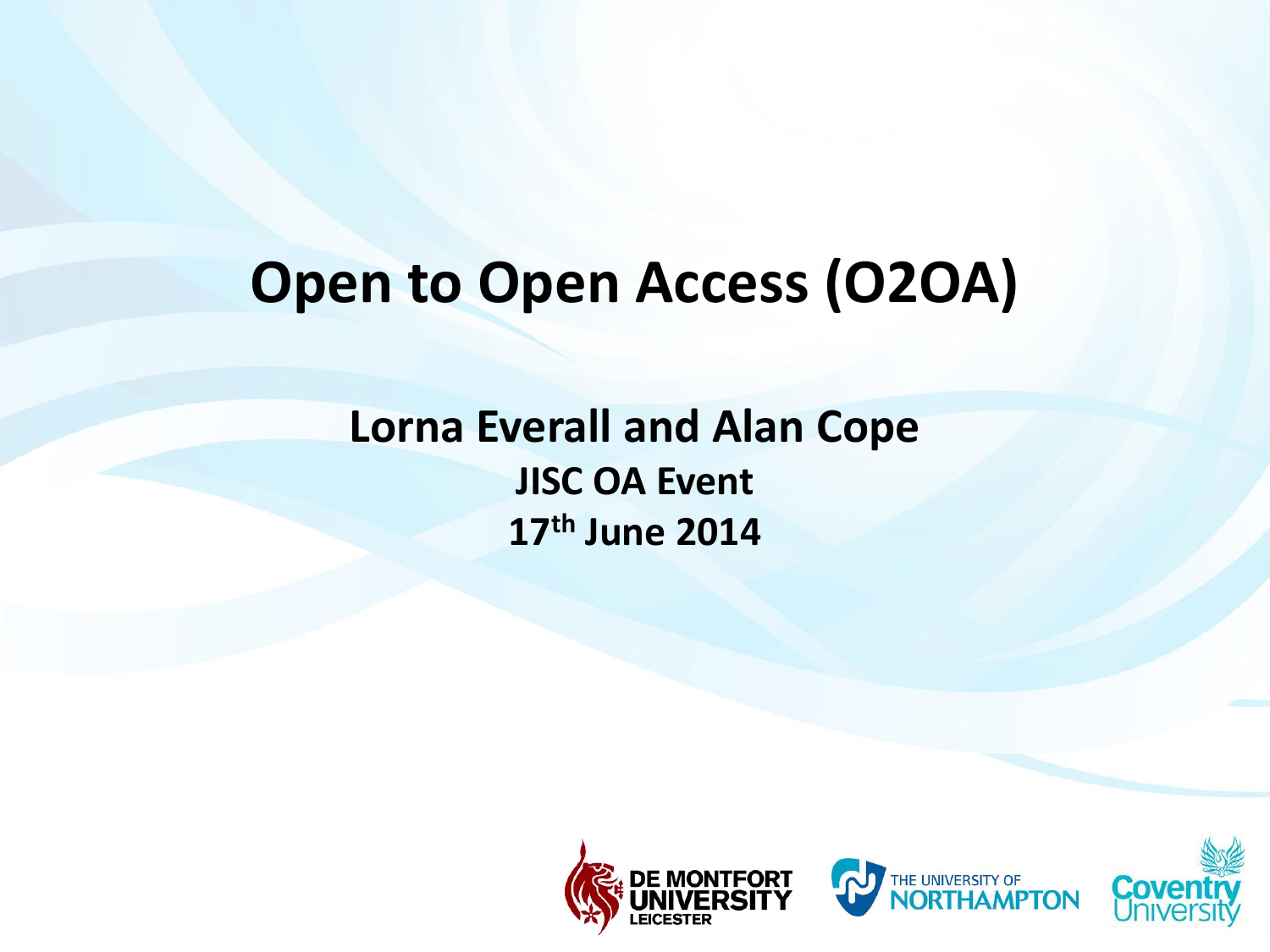# **O2OA Aim of Project**

- Establish shared institutional processes for OA data, publications and associated management processes
- Identify issues and challenges and provide recommendations - for the implementation of OA requirements
- Establish software-independent processes and workflows to support the implementation of OA
- Bridge the Open Access and Impact agendas
	- draw on the learning of the impact agenda to accelerate the development of supported OA processes





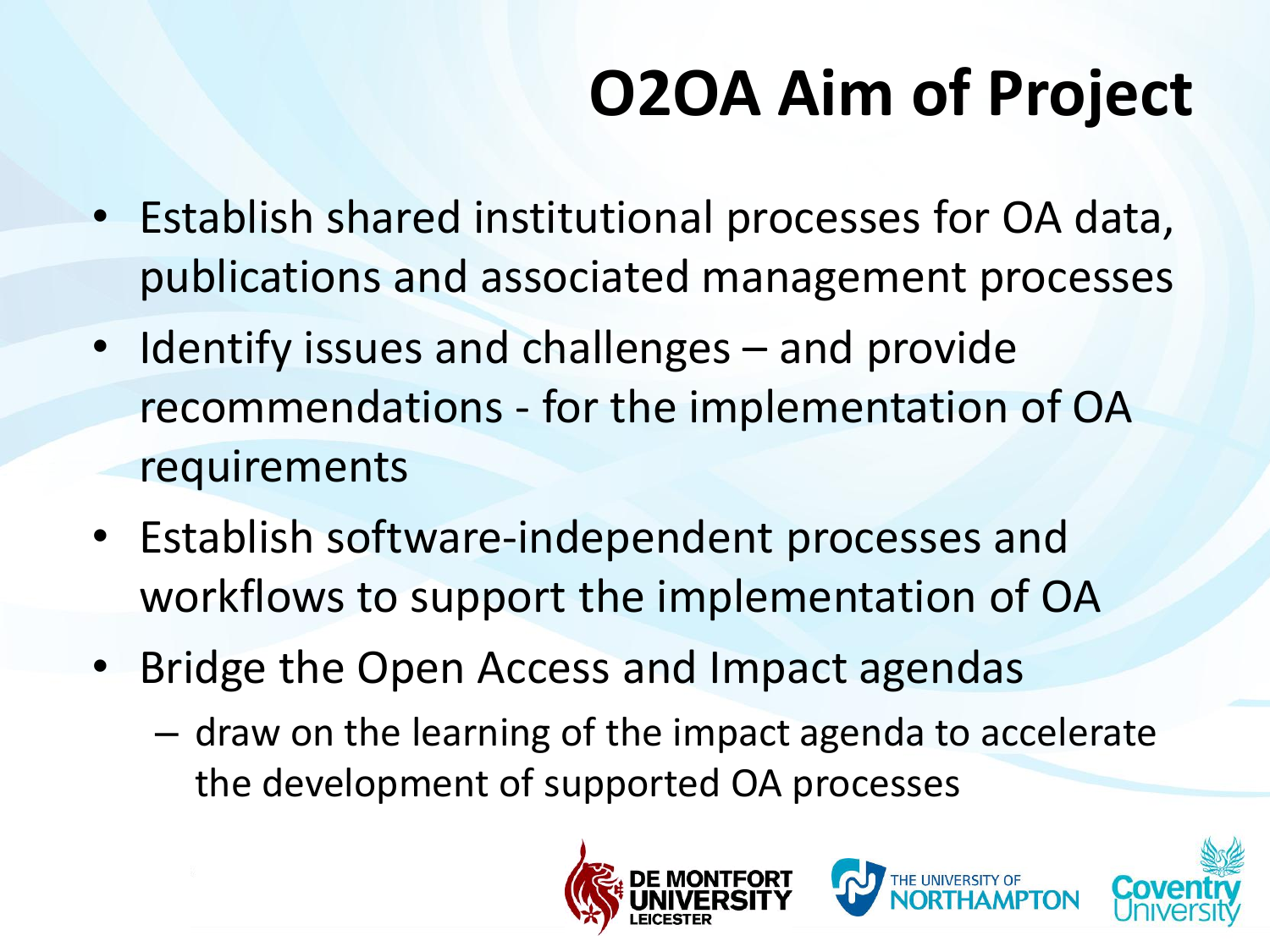- Consortium of three post-92 "modern" Universities
	- De Montfort University, Leicester
	- The University of Northampton
	- Coventry University (Project management)
- All at different stages





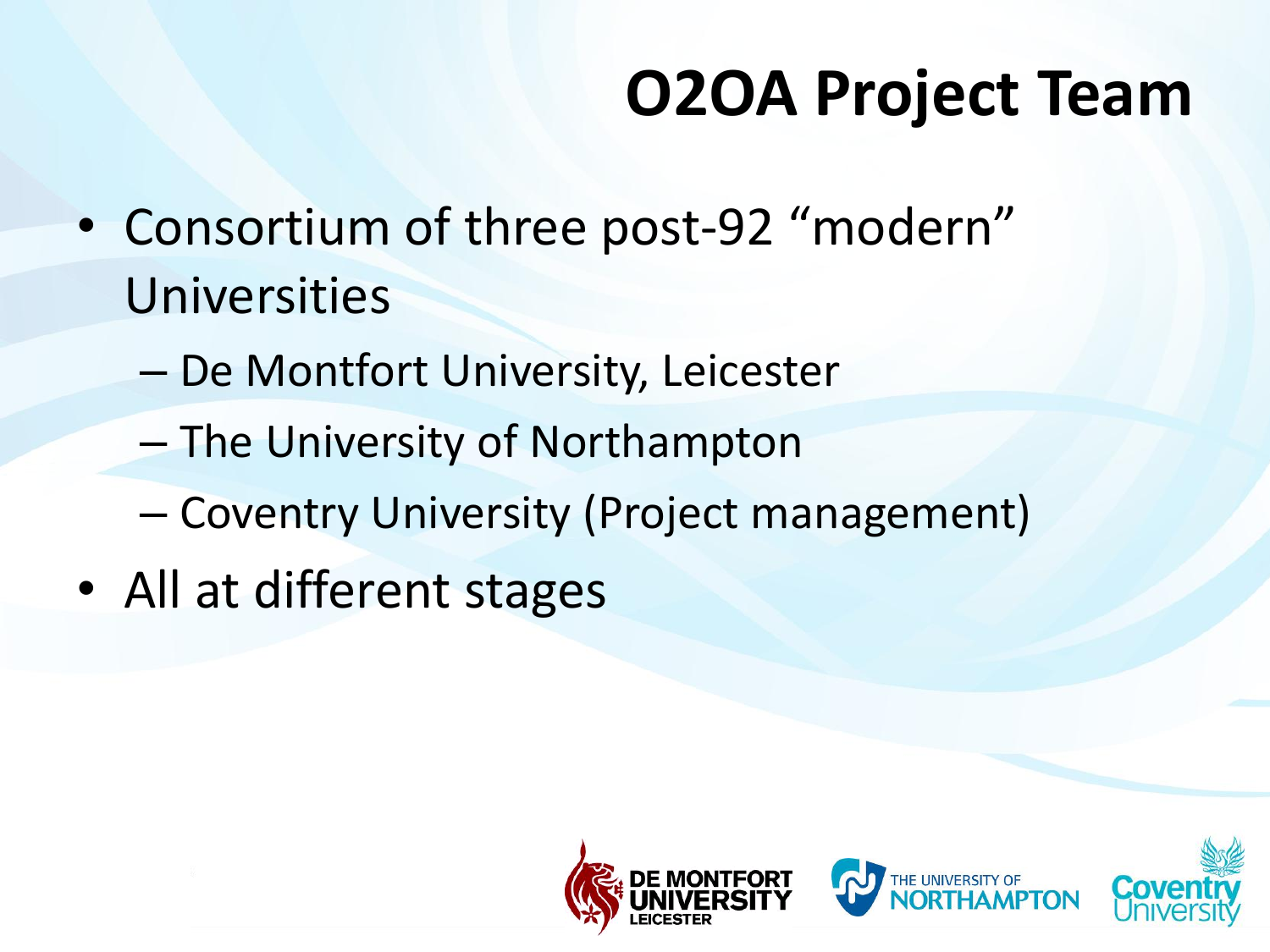- De Montfort University, Leicester
	- Existing digital repository (DSpace)
	- Implementing a Current Information Research Management (CRIS) system (Converis)





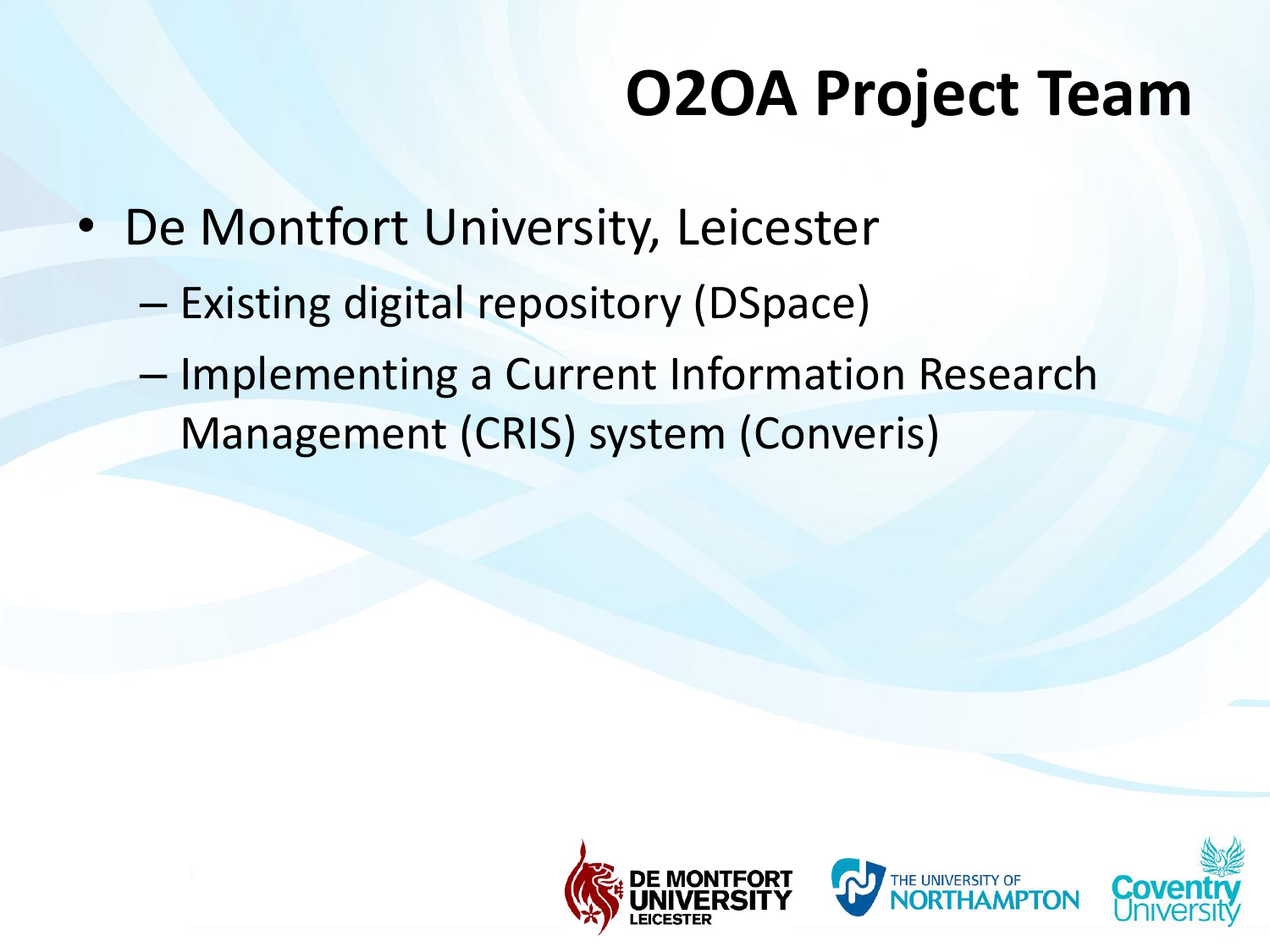- The University of Northampton
	- Considerable Open Access experience
	- Hosts their digital repository (NECTAR) using Eprints
	- No current plans to implement a CRIS system





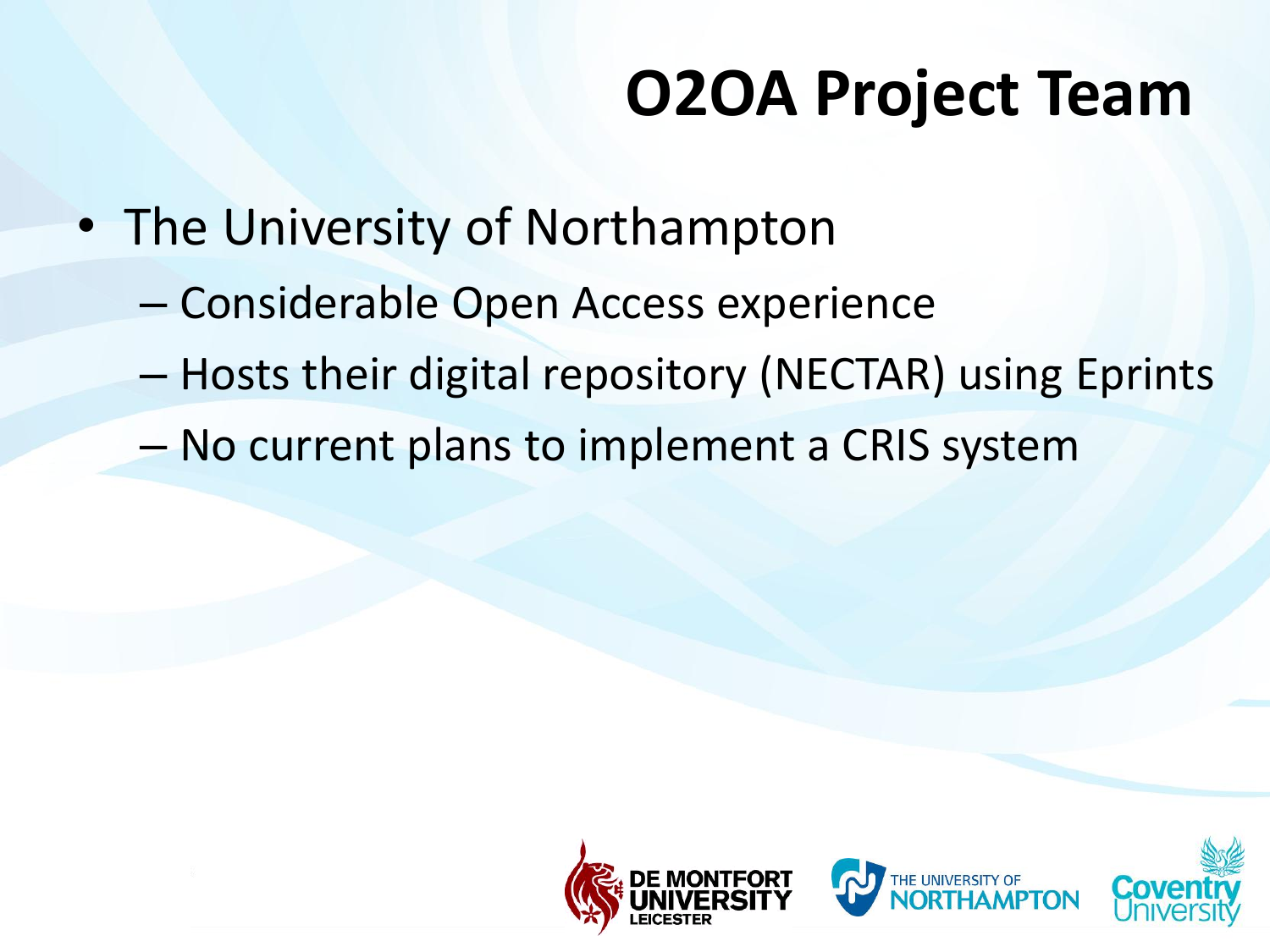- Coventry University (Project management)
	- Developing a specialism in research impact management
	- Early stages in the implementation of an OA culture across the institution
	- Hosts a digital repository using EQUELLA
	- Considering implementing a CRIS system





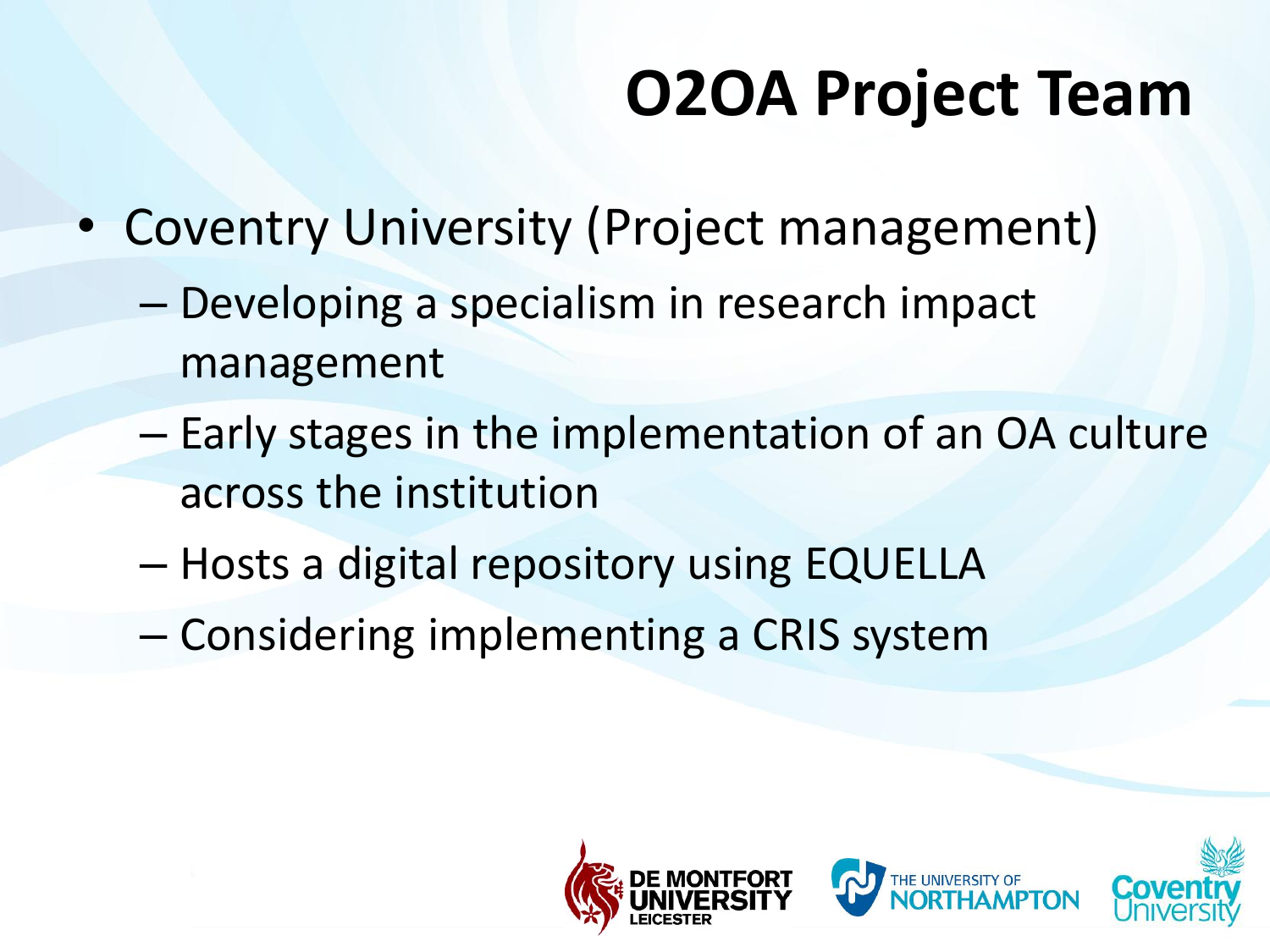#### **O2OA Context**





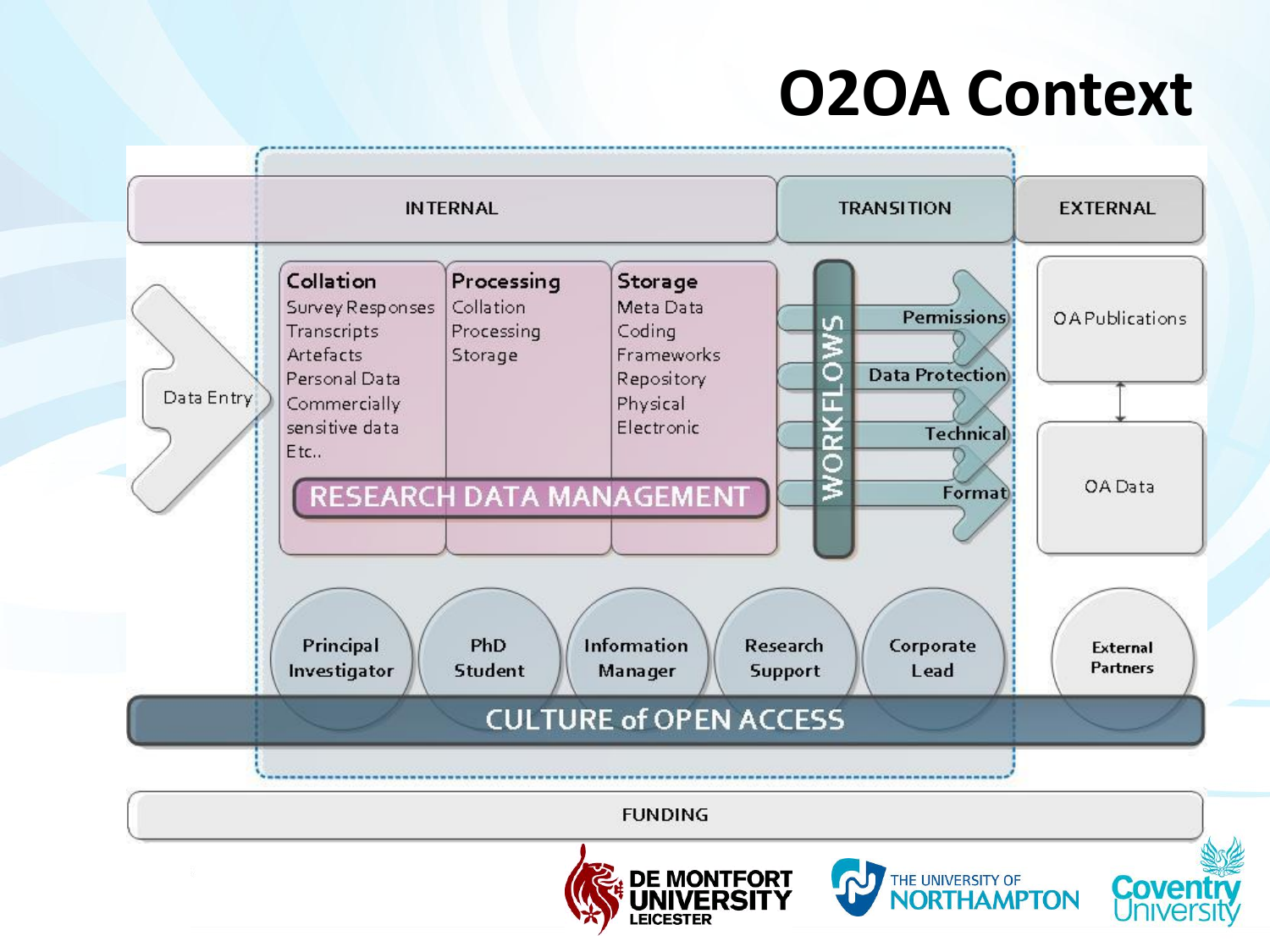- Broad skill set within the team
	- Impact Manager
	- Repository Manager
	- REF and Business Development Manager
	- Manager of a Research Institute
	- Research Support Librarian
	- Technical Support





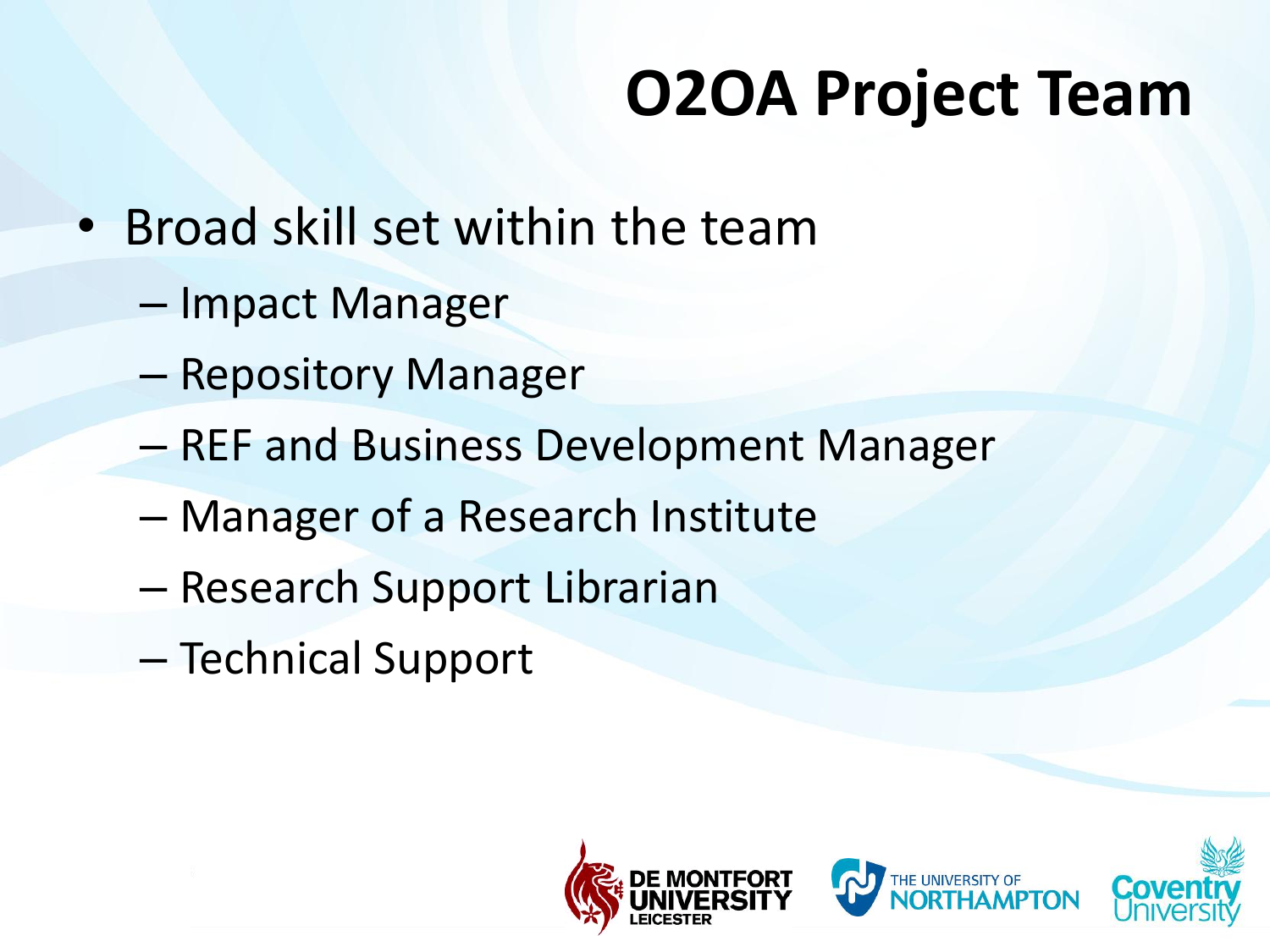### **O2OA: Unique Features**

- All Midlands-based and post-92 institutions
- Project team includes business development to link the OA agenda to applied research
- Focus on linking impact and the OA agenda
- Providing software-solution independent recommendations





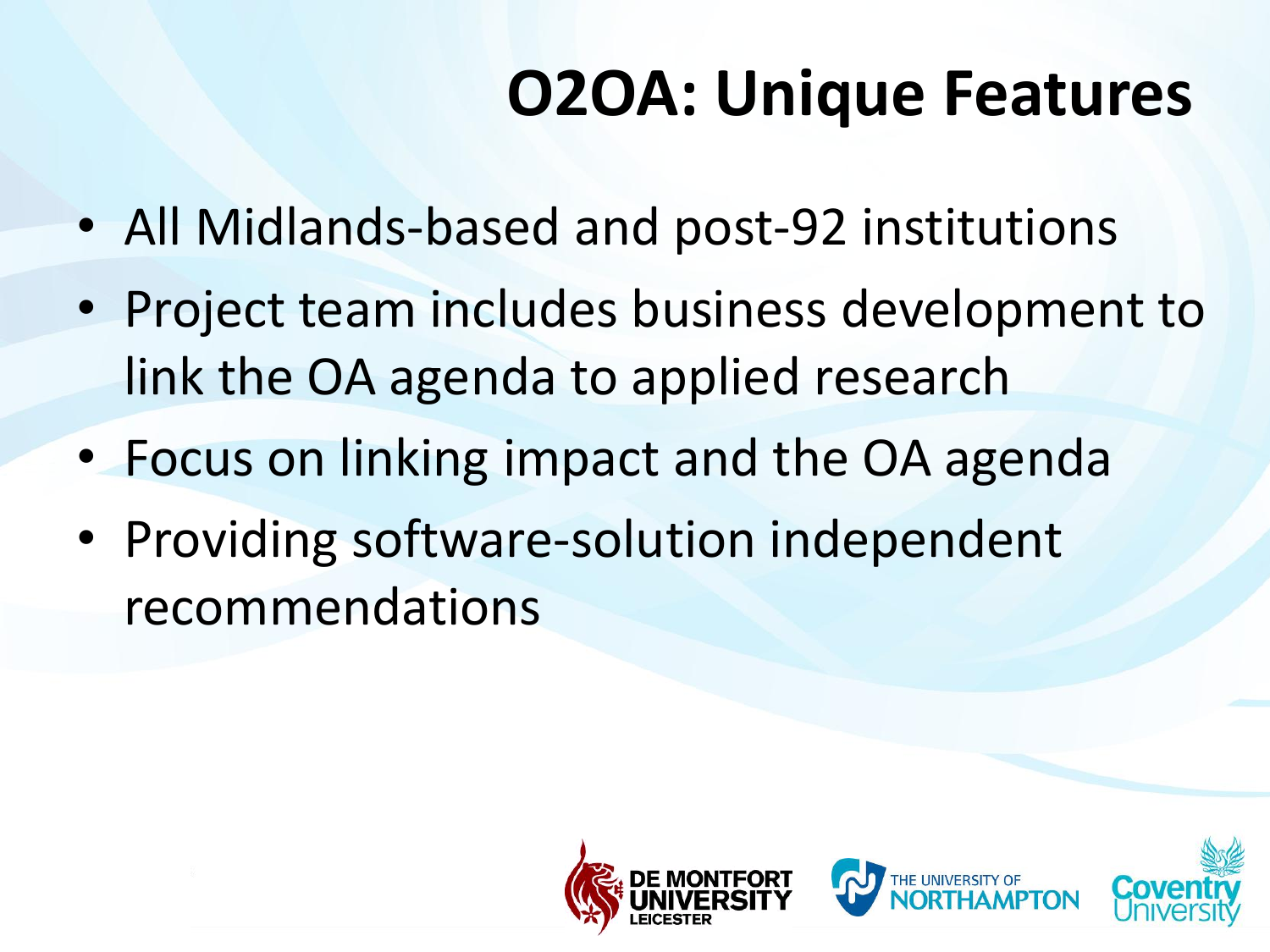#### **O2OA HEI Sector Benefits**

- Provide a consolidated review of the OA needs of academics, information managers, research support staff, corporate leads and external funders
- Provide an understanding of the perceived and actual relationships between OA publications, OA data and impact
- Provide a translation of OA needs into associated workflows
- Inform on methods to adapt repository systems and address interoperability issues across systems
- To provide a case study reviewing the embedding of a pro-OA culture using behaviour-change informed approaches